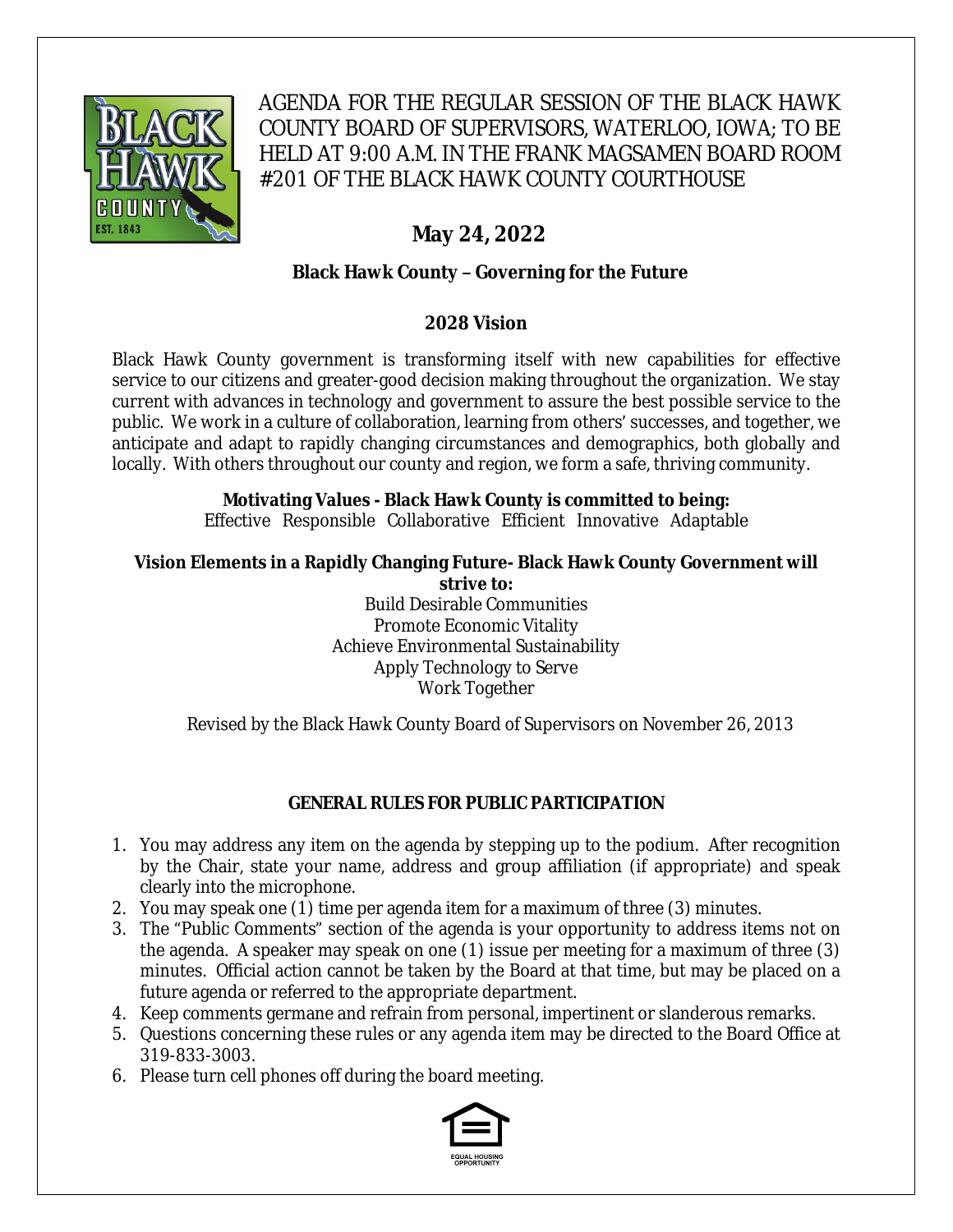May 24, 2022

Black Hawk County is inviting you to a scheduled Zoom meeting

Join Zoom Meeting: [https://us02web.zoom.us/j/81257223741?pwd=K09RQldMWnlBZytMa3h6Mk8vRUJ1UT09](https://gcc02.safelinks.protection.outlook.com/?url=https%3A%2F%2Fus02web.zoom.us%2Fj%2F81257223741%3Fpwd%3DK09RQldMWnlBZytMa3h6Mk8vRUJ1UT09&data=05%7C01%7Ckzwanziger%40blackhawkcounty.iowa.gov%7C70ec401fa2ec4dd479bd08da38cb2fb8%7C9960f5b6faae4bb3a122c43aceeaa06d%7C0%7C0%7C637884742584865100%7CUnknown%7CTWFpbGZsb3d8eyJWIjoiMC4wLjAwMDAiLCJQIjoiV2luMzIiLCJBTiI6Ik1haWwiLCJXVCI6Mn0%3D%7C3000%7C%7C%7C&sdata=zO7n0paJotgObuKTGkADHFL5O9POSa1d27ipLuQ92Zg%3D&reserved=0)

Meeting ID: 812 5722 3741 Passcode: 187136

Dial by your location +1 301 715 8592 US (Washington DC) +1 312 626 6799 US (Chicago) +1 646 558 8656 US (New York) +1 253 215 8782 US (Tacoma) +1 346 248 7799 US (Houston) +1 669 900 9128 US (San Jose) Find your local number: [https://us02web.zoom.us/u/kdxghNuRbr](https://gcc02.safelinks.protection.outlook.com/?url=https%3A%2F%2Fus02web.zoom.us%2Fu%2FkdxghNuRbr&data=05%7C01%7Ckzwanziger%40blackhawkcounty.iowa.gov%7C70ec401fa2ec4dd479bd08da38cb2fb8%7C9960f5b6faae4bb3a122c43aceeaa06d%7C0%7C0%7C637884742584865100%7CUnknown%7CTWFpbGZsb3d8eyJWIjoiMC4wLjAwMDAiLCJQIjoiV2luMzIiLCJBTiI6Ik1haWwiLCJXVCI6Mn0%3D%7C3000%7C%7C%7C&sdata=7wXYYhUox87p%2BAwcltzH8m5rhCF2yhz9L88%2B735yiqQ%3D&reserved=0)

# **ROLL CALL**

# **MOMENT OF SILENCE – To Reflect on Actions**

## **PLEDGE OF ALLEGIANCE**

**1. AGENDA RECEIVED AS PROPOSED OR AS AMENDED**

## **2. PUBLIC COMMENTS**

## **3. CLAIMS AND PAYMENTS**

A. Resolution **–** that the Board of Supervisors APPROVE EXPENDITURES, and that the County Auditor be authorized and directed to ISSUE CHECKS, against the various settlement of such claims as allowed.

## **4. RECEIVE PROJECT UPDATES FROM DEPARTMENT HEADS/ELECTED OFFICIALS**

- **5. MINUTES APPROVED –** May 17, 2022
- **6. HEARINGS**  Times are approximate
	- i. 9:05 a.m. Proposed FY22 Budget Amendment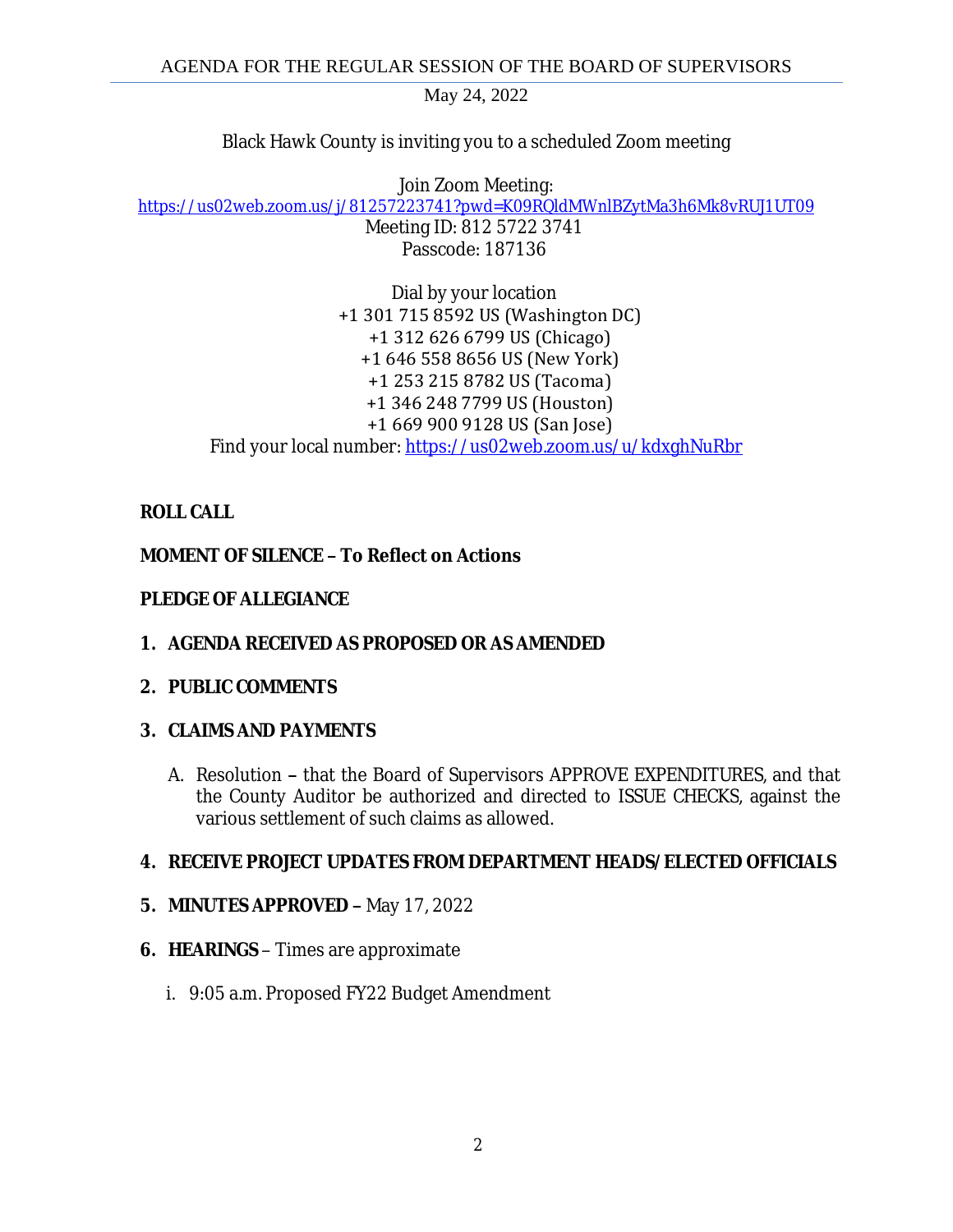May 24, 2022

#### **7. CONSENT AGENDA**

The following items will be acted upon by voice vote on a single **RESOLUTION**, without separate discussion, unless someone from the board or the public requests that a specific item be considered separately.

#### A. TO APPROVE, RECEIVE, PLACE ON FILE WITH THE COUNTY AUDITOR

- 1. The Board of Supervisors APPROVE INTERGOVERNMENTAL JOURNAL ENTRIES, and that the County Auditor be authorized and directed to TRANSFER monies within the various funds as submitted.
- B. TO APPROVE AND DIRECT THE CHAIR TO SIGN
	- 1. The RENEWAL APPLICATION for a Class "A" LIQUOR LICENSE (LL), including OUTDOOR SERVICE AREA and SUNDAY SALES, submitted by Beaver Hills Country Club, 8230 Beaver Hills Drive, Cedar Falls, Iowa

#### **8. OTHER BUSINESS**

- A. Motion to approve the PERSONNEL REQUISITION submitted for a Safety Coordinator (full-time time, new) effective July 1, 2022, as recommended by Rory Geving, Maintenance Superintendent.
- B. Motion to approve the PERSONNEL REQUISITION submitted for an Assistant County Attorney (full-time time, replacement) with a start date no sooner than May 25, 2022, as recommended by Brian Williams, County Attorney.
- C. Motion to approve the PERSONNEL REQUISITION submitted for an Office Specialist (full-time time, replacement) with an immediate start date, as recommended by Brian Williams, County Attorney.
- D. Motion to approve the PERSONNEL REQUISITION submitted for an Account Specialist (full-time, replacement) with a start date no sooner than June 6, 2022, as recommended by Catherine Nicholas, County Engineer.
- E. Motion to utilize a staffing agency for temporary clerical work, not to exceed \$8,000, as recommended by Catherine Nicholas, County Engineer.
- F. Resolution that the Black Hawk County Board of Supervisors approves allocating its total SLFRF allocation in the expected amount of \$10,000,000 as lost revenue to spend on government services.